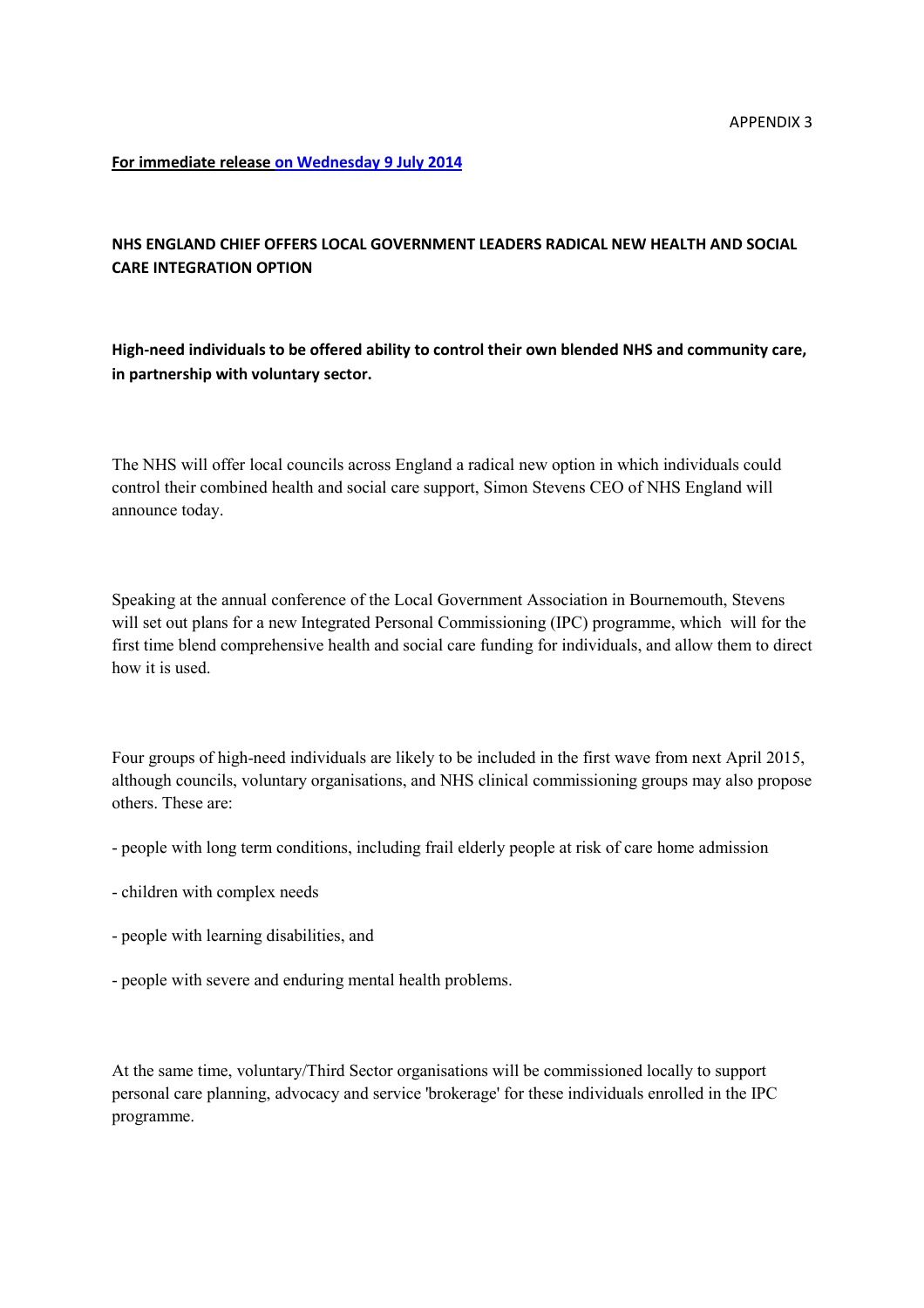This new approach builds upon, but is in addition to, the constructive joint work now under way locally on the groundbreaking Better Care Fund.

It also extends and combines current work on 'year of care' NHS commissioning, personal budgets in 'continuing care', and the early experience of 14 'integrated care pioneers'. (For more details of these, see Notes to Editors, below.) The new IPC programme does not require any structural reorganisation in either the NHS or local authorities.

In his speech today Simon Stevens will say:

"Patients, service users and carers have the biggest interest in getting things right, but they can only do so if we give them real power to shape their own care.

"If Beveridge was alive today he'd clock the fact that - given half a chance - people themselves can be the best 'integrators' of the health and social care they are offered.

"We need to stop treating people as a collection of health problems or treatments. We need to treat to them as individuals whose needs and preferences should be seen in the round and whose choices shape services, not the other way round.

"That's the big offer the NHS increasingly has to make to our fellow citizens, to local authorities, and to voluntary organisations. We need a double N in 'NHS' - a National Health Service offering more Neighbourhood health support."

Under the new IPC programme, a combined NHS and social care funding endowment will be created based on each individual's annual care needs. This will blend funds contributed from local authorities and NHS commissioners (CCGs and NHS England). Individuals enrolled in the programme will be able to decide how much personal control to assume over how services are commissioned and arranged on their behalf.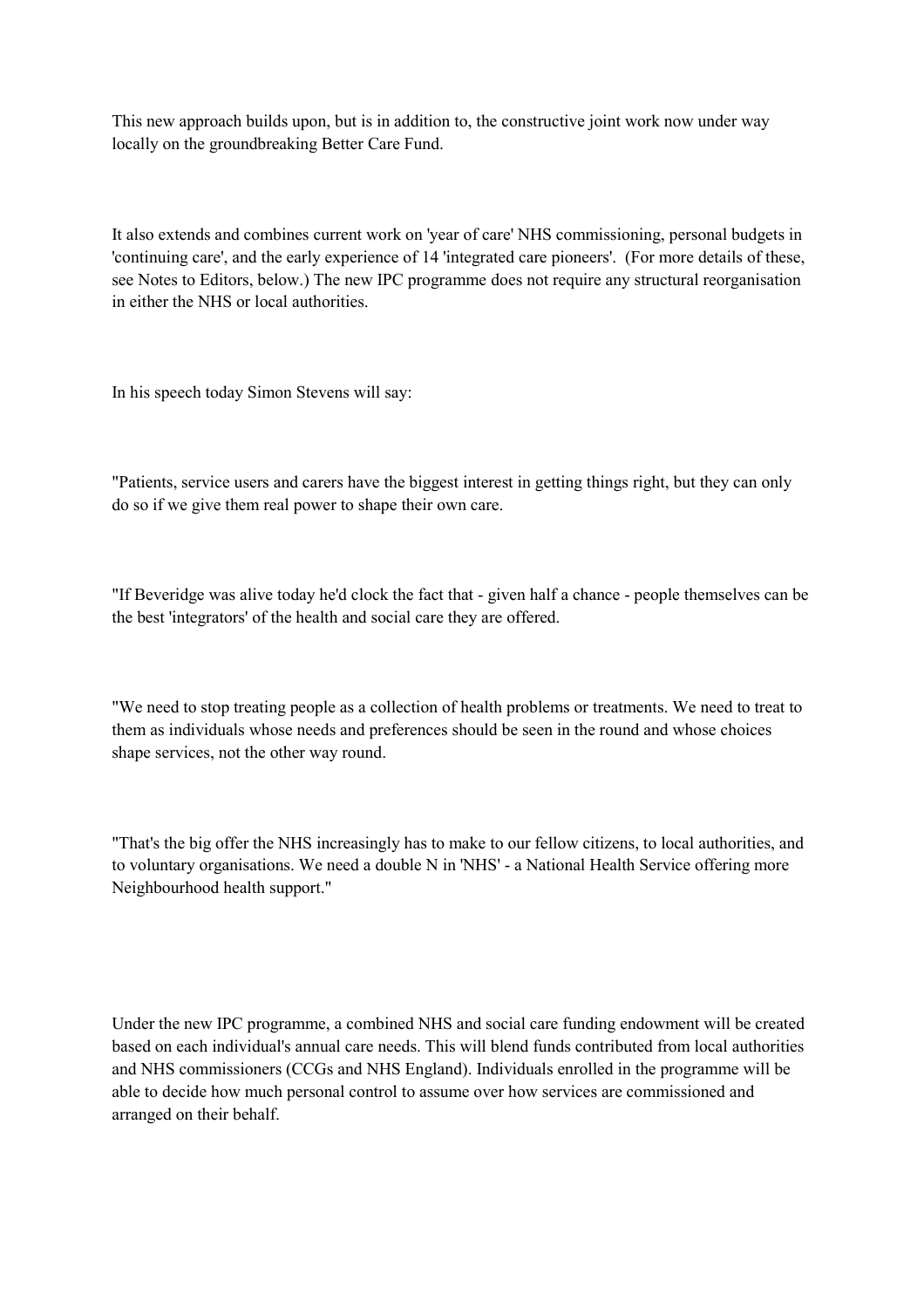NHS care will in all cases remain free at the point of use, and available according to individual need.

NHS England will now work with partners in local government, CCGs, patient groups and the voluntary sector to develop an IPC Prospectus which will be published at the end of July. This will formally invite local expressions of interest in jointly developing and participating in the IPC programme from April 2015.

NHS England will provide technical support to develop projects, and fund independent evaluation. Wider scale rollout of successful projects is envisaged from 2016/17.

Experience with pilots has shown that this approach has the potential to join-up services and funding at the level of the individual, for people who often need multiple services. It gives control to those people who have the biggest interest in getting things right - people receiving services and their carers. It often brings in peer support, and is a source of innovation and expertise on what really works in practice. It allows people to flex support over the year as conditions get better or worse, and brings different expertise to the care planning process. (For actual case studies of individuals who have benefited from this approach, see the examples set out below.)

### **Notes to editors**

### *Prior research and practice*

The new IPC programme draws on and expands upon prior research and practice in several related areas. These include the NHS' so-called 'year of care' commissioning pilots, personal health budgets, and fourteen local 'integrated care pioneers'. Details of each are as follows:

### 1. Year of Care Early Implementation sites:

http://www.icase.org.uk/pg/cv\_content/content/view/116506/88229

# http://www.kingsfund.org.uk/sites/files/kf/sir-john-oldham-year-of-care-capitation-paymentsjan13.pdf

2. Personal Health Budgets: